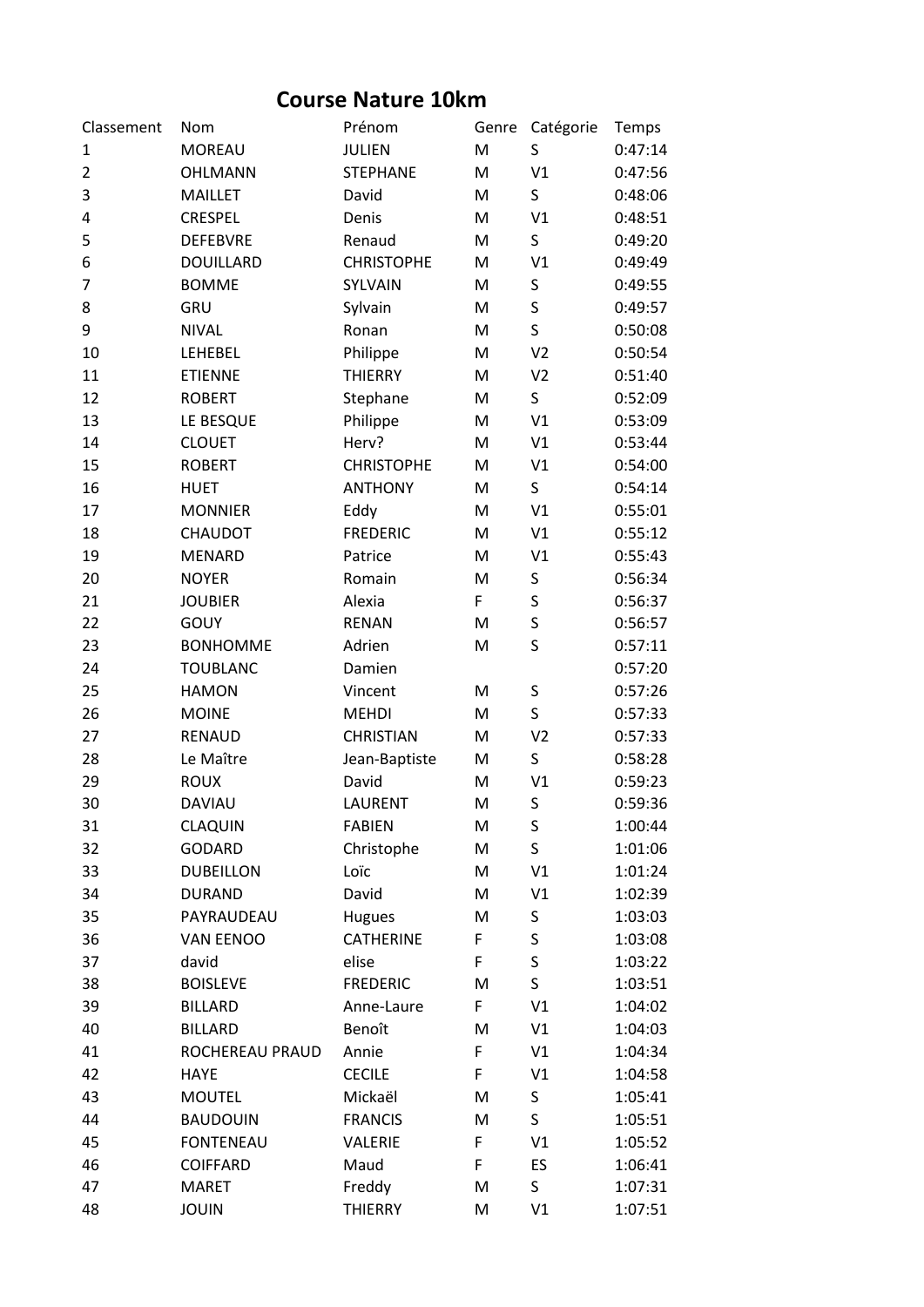| 49 | PERRAUD          | Sylvain              | M  | $\sf S$                 | 1:07:58 |
|----|------------------|----------------------|----|-------------------------|---------|
| 50 | <b>JOLY</b>      | Magali               | F. | V <sub>1</sub>          | 1:08:06 |
| 51 | <b>HANNIER</b>   | Jean michel          | M  | V1                      | 1:08:06 |
| 52 | <b>PICHON</b>    | Sylvie               | F  | V <sub>3</sub>          | 1:08:33 |
| 53 | <b>DUMANT</b>    | Denis                | M  | V1                      | 1:08:33 |
| 54 | LAINE            | <b>CHRYSTELE</b>     | F  | V1                      | 1:08:57 |
| 55 | LAINE            | <b>VIANNEY</b>       | M  | V1                      | 1:08:58 |
| 56 | <b>FOEZON</b>    | <b>PATRICIA</b>      | F  | V1                      | 1:09:26 |
| 57 | <b>BALAVOINE</b> | <b>MARIE THERESE</b> | F  | V1                      | 1:09:27 |
| 58 | <b>BODINEAU</b>  | Jean-François        | M  | S                       | 1:09:58 |
| 59 | <b>COUDRIN</b>   | LUCIE                | F  | S                       | 1:10:04 |
| 60 | <b>OUDDAH</b>    | Karim                | M  | S                       | 1:10:58 |
| 61 | <b>MOULIN</b>    | Rose                 | F  | S                       | 1:11:00 |
| 62 | <b>DUIGOU</b>    | Cyril                | M  | V1                      | 1:11:15 |
| 63 | <b>DUIGOU</b>    | Annie                | F  | V1                      | 1:11:15 |
| 64 | <b>MENARD</b>    | Isabelle             | F. | V1                      | 1:11:16 |
| 65 | LE MIGNOT        | David                | M  | V1                      | 1:11:38 |
| 66 | <b>ROYER</b>     | Isabelle             | F  | S                       | 1:11:47 |
| 67 | <b>PASCOT</b>    | <b>CECILE</b>        | F. | S                       | 1:12:39 |
| 68 | <b>NANTOIS</b>   | PHILIPPE             | M  | V <sub>1</sub>          | 1:12:47 |
| 69 | <b>SERBE</b>     | <b>JEROME</b>        | M  | V1                      | 1:13:49 |
| 70 | <b>SERBE</b>     | NATHALIE             | F  | V1                      | 1:13:49 |
| 71 | <b>MENARD</b>    | Tiphaine             | F  | S                       | 1:15:23 |
| 72 | <b>HEURTEL</b>   | <b>MARION</b>        | F  | S                       | 1:15:41 |
| 73 | <b>BROCHOT</b>   | Audrey               | F  | S                       | 1:15:42 |
| 74 | <b>OLLIVIER</b>  | Marion               | F  | S                       | 1:16:39 |
| 75 | <b>BRILLET</b>   | Elsa                 | F  | S                       | 1:17:26 |
| 76 | <b>POTTIER</b>   | Cécile               | F  | $\overline{\mathsf{S}}$ | 1:17:37 |
| 77 | <b>BOYER</b>     | Véronique            | F  | S                       | 1:18:10 |
| 78 | <b>WURTZ</b>     | <b>DIANE</b>         | F  | V3                      | 1:18:28 |
| 79 | <b>HARCOUET</b>  | <b>SEVERINE</b>      | F  | S                       | 1:23:16 |
| 80 | <b>RENCIEN</b>   | <b>POPPY</b>         | M  | S                       | 1:25:18 |
| 81 | <b>GAUVRIT</b>   | <b>JEAN FRANCOIS</b> | M  | V1                      | 1:27:13 |
| 82 | <b>GAUVRIT</b>   | SANDRINE             | F. | V1                      | 1:27:13 |
| 83 | <b>TESSIER</b>   | Joel                 | M  | V <sub>2</sub>          | 1:30:32 |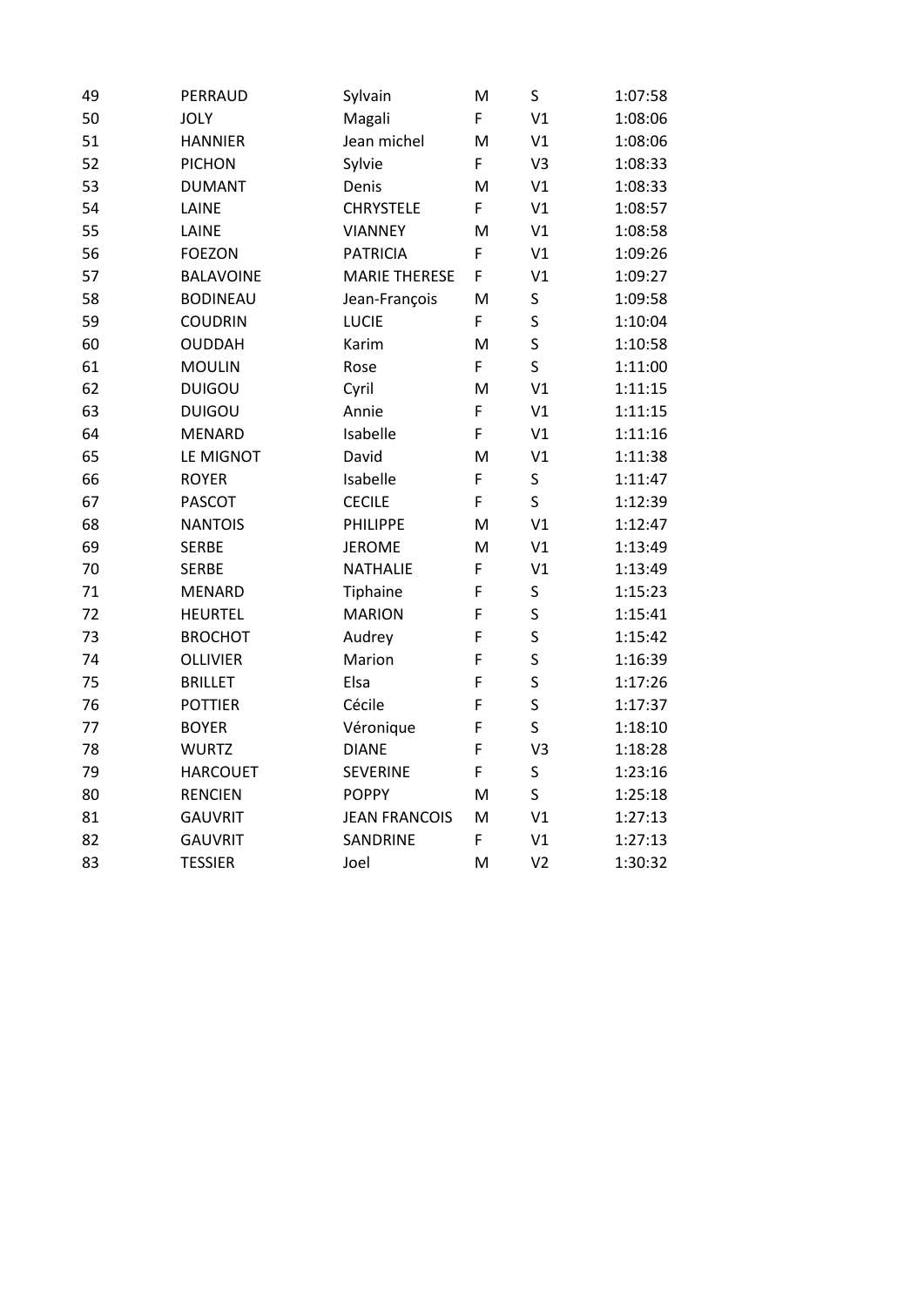## **Trail 18km**

| Classement     | Nom               | Prénom             | Genre | Catégorie      | Temps   |
|----------------|-------------------|--------------------|-------|----------------|---------|
| 1              | <b>DOINEAU</b>    | Guillaume          | M     | S              | 1:10:19 |
| $\overline{2}$ | RICHARD           | Sebastien          | M     | V <sub>1</sub> | 1:14:00 |
| 3              | <b>MARIN</b>      | Laurent            | M     | V1             | 1:15:35 |
| 4              | PINEAU            | Jean michel        | M     | V <sub>1</sub> | 1:16:50 |
| 5              | <b>LABES</b>      | Mathieu            | M     | S              | 1:18:04 |
| 6              | <b>ZETTOR</b>     | Florian            | M     | S              | 1:18:30 |
| 7              | CHENARD           | <b>LAURENT</b>     | M     | S              | 1:18:48 |
| 8              | <b>RASSELET</b>   | Clement            | M     | S              | 1:19:40 |
| 9              | <b>LEROY</b>      | Julien             | M     |                | 1:19:59 |
| 10             | <b>PENNUEN</b>    | <b>Nicolas</b>     | M     | S              | 1:21:44 |
| 11             | <b>MARY</b>       | Micka?l            | M     | S              | 1:21:55 |
| 12             | Pheraud           | lucas              | M     | S              | 1:21:59 |
| 13             | <b>BOUCHET</b>    | Alexandre          | M     | S              | 1:22:22 |
| 14             | <b>BONHOMME</b>   | Gael               | M     | V <sub>1</sub> | 1:22:24 |
| 15             | <b>RAYAUD</b>     | <b>BRUNO</b>       | M     | V1             | 1:22:30 |
| 16             | <b>DERBREE</b>    | Damien             | M     | S              | 1:23:42 |
| 17             | PAGEAUD           | Yvan               | M     | V <sub>2</sub> | 1:24:03 |
| 18             | <b>AUDREN</b>     | François           | M     | S              | 1:24:19 |
| 19             | <b>BEAUDOT</b>    | <b>OLIVER</b>      | M     | V <sub>1</sub> | 1:24:26 |
| 20             | <b>NIZAN</b>      | Gaetan             | M     | V1             | 1:24:36 |
| 21             | <b>WELC</b>       | Fabien             | M     | S              | 1:25:03 |
| 22             | <b>PERRIN</b>     | Christophe         | M     | S              | 1:25:05 |
| 23             | LE GUILLOU        | Philippe           | M     | S              | 1:25:06 |
| 24             | <b>RORTEAU</b>    | Emmanuel           | M     | V <sub>1</sub> | 1:25:51 |
| 25             | COULON            | Pierrick           | M     | V1             | 1:26:01 |
| 26             | <b>FERRE</b>      | Michel             | M     | V <sub>2</sub> | 1:27:07 |
| 27             | PILLOT            | Thierry            | M     | V1             | 1:27:27 |
| 28             | SIGAN             | Stéphane           | M     | V1             | 1:27:59 |
| 29             | <b>DENIS</b>      | St?phane           | M     | S              | 1:28:33 |
| 30             | <b>MAUSSION</b>   | Jean-paul          | M     | V <sub>2</sub> | 1:29:30 |
| 31             | MARZELIERE        | Sebasten           | M     | V1             | 1:29:39 |
| 32             | RIALLAND          | <b>Nicolas</b>     | M     | S              | 1:29:49 |
| 33             | CHOTARD           | Michael            | M     | V <sub>2</sub> | 1:30:00 |
| 34             | <b>IRAN</b>       | Michaël            | M     | S              | 1:30:31 |
| 35             | <b>PRAUD</b>      | <b>JEAN MICHEL</b> | M     | V3             | 1:30:38 |
| 36             | <b>MONNIER</b>    | <b>REJANE</b>      | F     | V1             | 1:30:46 |
| 37             | PRENVEILLE        | Luc                | M     | V <sub>2</sub> | 1:31:01 |
| 38             | <b>BOULEAU</b>    | Bertrand           | M     | V1             | 1:31:05 |
| 39             | <b>FRUSTOC</b>    | Laurent            | M     | V1             | 1:31:06 |
| 40             | <b>GUYADER</b>    | Valerie            | F     | S              | 1:31:18 |
| 41             | <b>CHARRIER R</b> | Romain             | M     | S              | 1:31:30 |
| 42             | <b>MENARD</b>     | Cyrille            | M     | V1             | 1:31:38 |
| 43             | <b>NAVARRO</b>    | Jean               | M     | V <sub>2</sub> | 1:31:44 |
| 44             | LABBE             | Eric               | M     | V1             | 1:32:20 |
| 45             | <b>BESNARD</b>    | LAURENT            | M     | V <sub>2</sub> | 1:32:45 |
| 46             | <b>COUERON</b>    | Patrick            | M     | V1             | 1:33:11 |
| 47             | <b>DENIS</b>      | Arnaud             | M     | S              | 1:33:17 |
| 48             | CARRASCOSA        | Cedric             | M     | S              | 1:33:23 |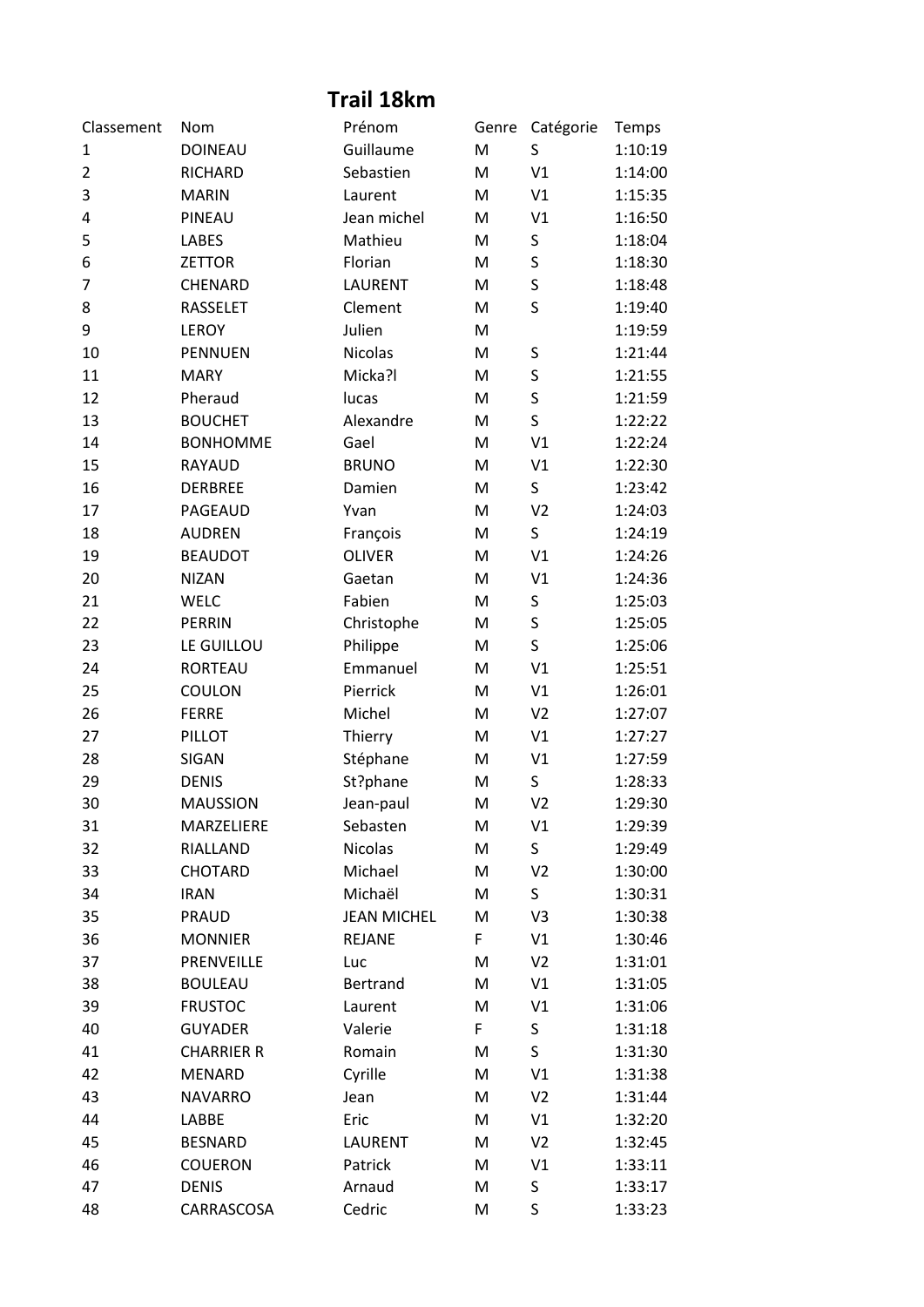| 49 | <b>BARBAUD</b>    | Sebastien      | M | V1             | 1:33:27 |
|----|-------------------|----------------|---|----------------|---------|
| 50 | <b>MOREL</b>      | Guillaume      | M | S              | 1:33:32 |
| 51 | <b>BEAUFRETON</b> | Christian      | M | V1             | 1:34:26 |
| 52 | <b>HAYE</b>       | <b>ANTHONY</b> | M | V1             | 1:34:27 |
| 53 | CHAUDOT           | SANDRINE       | F | S              | 1:34:41 |
| 54 | LAGREE            | Frederick      | M | V1             | 1:34:46 |
| 55 | CHARLOT           | Vincent        | M | V1             | 1:35:29 |
| 56 | <b>BLANQUET</b>   | Franck         | M | V <sub>2</sub> | 1:36:07 |
| 57 | <b>MERRET</b>     | Mickael        | M | S              | 1:36:13 |
| 58 | <b>BOREL</b>      | Vincent        | M | S              | 1:36:21 |
| 59 | <b>CADY</b>       | <b>Nicolas</b> | M | S              | 1:36:25 |
| 60 | <b>BIZEUL</b>     | <b>JEROME</b>  | M | V1             | 1:36:29 |
| 61 | <b>BARBIN</b>     | Arnaud         | M | S              | 1:36:41 |
| 62 | ANGEVIN           | SEBASTIEN      | M | S              | 1:37:07 |
| 63 | <b>WURTZ</b>      | Christian      | M | V <sub>2</sub> | 1:37:27 |
| 64 | <b>GUILLOUARD</b> | Olivier        | M | V1             | 1:37:33 |
| 65 | LOYER             | Thierry        | M | V <sub>2</sub> | 1:37:46 |
| 66 | ANGEVIN           | Jimmy          | M | S              | 1:37:55 |
| 67 | <b>ROY</b>        | Denis          | M | S              | 1:38:03 |
| 68 | <b>DOUILLARD</b>  | <b>JEROME</b>  | M | S              | 1:38:27 |
| 69 | VIDEAU            | José           | M | S              | 1:38:28 |
| 70 | <b>BLIN</b>       | Benoit         | M | V <sub>2</sub> | 1:38:35 |
| 71 | <b>CUEFF</b>      | Pascal         | M | V1             | 1:38:44 |
| 72 | <b>METAIS</b>     | Yann           | M | S              | 1:39:02 |
| 73 | <b>PEGE</b>       | Frédérique     | F | V1             | 1:39:05 |
| 74 | <b>PEGE</b>       | Patrick        | M | V <sub>2</sub> | 1:39:07 |
| 75 | <b>BERNARD</b>    | Christian      | M | V <sub>2</sub> | 1:39:13 |
| 76 | <b>FLUCKIGER</b>  | Cédric         | M | S              | 1:39:15 |
| 77 | <b>PIRET</b>      | Ludovic        | M | S              | 1:39:43 |
| 78 | <b>FURET</b>      | Arnaud         | M | S              | 1:39:56 |
| 79 | <b>MARION</b>     | Steve          | M | S              | 1:40:00 |
| 80 | <b>LOBRY</b>      | Jean-marc      | M | V <sub>2</sub> | 1:40:02 |
| 81 | LE GUYADER        | Stephane       | M | V1             | 1:40:05 |
| 82 | <b>ALIX</b>       | Ludovic        | Μ | V1             | 1:40:07 |
| 83 | <b>BATHIAUX</b>   | Gwenael        | M | V1             | 1:40:09 |
| 84 | MALHERBE          | Jeremie        | M | S              | 1:40:10 |
| 85 | LE MORUAN         | Gregory        | M | S              | 1:40:12 |
| 86 | NAULLEAU          | Francois       | M | S              | 1:40:17 |
| 87 | <b>JOSPIN</b>     | <b>PATRICE</b> | M | V1             | 1:40:28 |
| 88 | BARBANNEAU        | Didier         | M | S              | 1:41:17 |
| 89 | <b>PROT</b>       | Pascal         | Μ | V <sub>2</sub> | 1:41:19 |
| 90 | <b>MOULET</b>     | Antoni         | M | S              | 1:41:23 |
| 91 | <b>MORIN</b>      | Agnès          | F | V1             | 1:41:24 |
| 92 | <b>BOUDISSEAU</b> | Simon          | M | V1             | 1:41:25 |
| 93 | <b>CORNILLET</b>  | Eric           | M | V1             | 1:41:28 |
| 94 | <b>WILLIAMS</b>   | Sophie         | F | V1             | 1:41:32 |
| 95 | <b>BALAVOINE</b>  | Christophe     | M | V1             | 1:41:41 |
| 96 | <b>TUAL</b>       | Mikaël         | M | V1             | 1:41:42 |
| 97 | <b>ALIAUME</b>    | Christian      | M | V <sub>2</sub> | 1:42:18 |
| 98 | <b>HENRY</b>      | Sylvain        | M | S              | 1:42:58 |
|    |                   |                |   |                |         |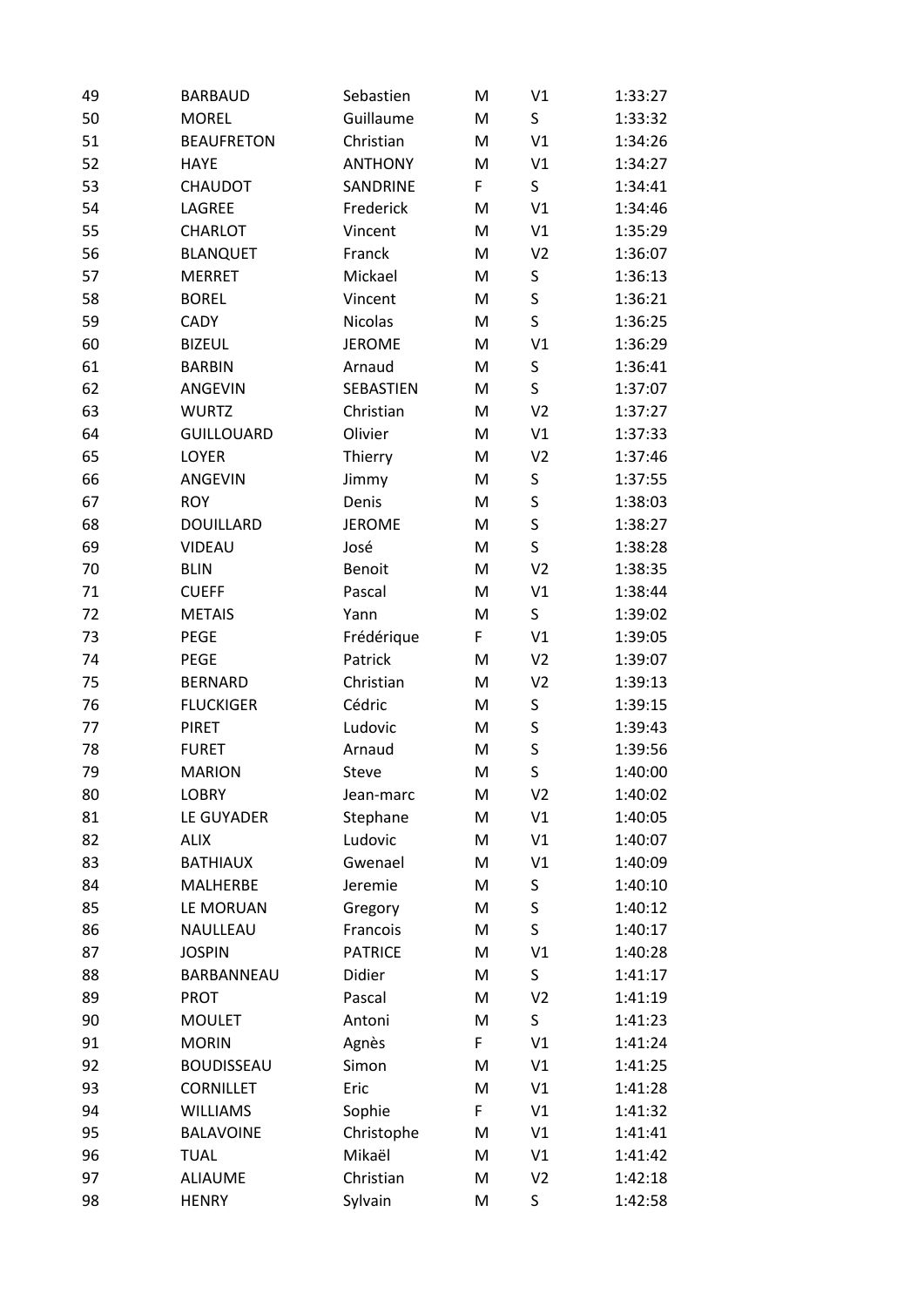| S<br>100<br>CHEVANCE<br><b>BENOIT</b><br>M<br>1:43:29<br>S<br>101<br><b>FOUCHARD</b><br>M<br>1:43:44<br>Damien<br>S<br>102<br><b>METRAS</b><br>Xavier<br>M<br>1:43:46<br>$\mathsf S$<br>103<br><b>ROUXEL</b><br>Willy<br>M<br>1:43:50<br>V <sub>1</sub><br>104<br>LE BRAS<br><b>Benoit</b><br>1:43:51<br>M<br>S<br>105<br><b>MOREAU</b><br><b>MICHAEL</b><br>M<br>1:44:20<br>V1<br>106<br><b>HOUSSAIS</b><br>Stéphane<br>1:44:21<br>M<br>107<br>PROUTEAU<br>V <sub>2</sub><br>M<br>1:44:47<br>Guy<br>V1<br>108<br><b>PAVION</b><br>M<br>1:45:03<br>Jerome<br>109<br><b>HERAULT</b><br>Gabriel<br>M<br>V <sub>4</sub><br>1:45:14<br>110<br>S<br><b>BRYON</b><br>Franck<br>M<br>1:45:18<br>S<br>111<br>Sylvain<br>1:45:36<br><b>BREVET</b><br>M<br>112<br>LE MOULLEC<br>V <sub>2</sub><br>1:46:02<br>Philippe<br>M<br>113<br>LEMOULLEC<br><b>PATRICE</b><br>V <sub>2</sub><br>1:46:03<br>M<br>114<br><b>ADNET</b><br>Stépahne<br>M<br>V1<br>1:46:29<br>115<br>V1<br><b>BELAUD</b><br>Thierry<br>M<br>1:46:36<br>Olivier<br>1:46:39<br>116<br><b>PODEVIN</b><br>M<br>V1<br>117<br>F<br>V1<br>1:47:08<br><b>AUBRY</b><br>Emmanuelle<br>MAHÉ<br>S<br>118<br>1:47:25<br>M<br>Laurent<br>S<br>119<br><b>GIBET</b><br>Mathieu<br>M<br>1:47:37<br>S<br>120<br><b>BOUVET</b><br><b>FABIEN</b><br>M<br>1:47:49<br>V1<br>121<br>SANSAULT<br>Frederic<br>M<br>1:48:16<br>S<br>F<br>122<br><b>BREHIN</b><br>Océane<br>1:48:20<br>V <sub>1</sub><br>123<br><b>BLAIS</b><br>Eric<br>M<br>1:48:31<br>124<br>Guillaume<br>S<br><b>DEROUET</b><br>M<br>1:48:54<br>V1<br>125<br><b>GUILLET</b><br>1:48:58<br>Arnaud<br>M<br>126<br>V1<br>COLAS<br>Franck<br>M<br>1:49:36<br>127<br><b>CIAN</b><br>Fabrice<br>V1<br>1:49:41<br>M<br>128<br>LE BRIS<br>M<br>S<br>1:51:59<br>Gwenaël<br>S<br>F<br>129<br><b>ROCHER</b><br><b>AURELIE</b><br>1:52:41<br>Didier<br>1:52:43<br>130<br><b>LUCAS</b><br>M<br>V <sub>2</sub><br><b>Nicolas</b><br>S<br>131<br><b>BRANDY</b><br>M<br>1:53:41<br>S<br>F<br>Cécile<br>132<br>LE ROUX<br>1:53:51<br>S<br>133<br>LE ROUX<br>David<br>M<br>1:54:06<br>$\mathsf S$<br>F<br>134<br>LAVIGNE<br>Marine<br>1:54:07<br>135<br>NOUVELLON<br>Jean-Pierre<br>V <sub>2</sub><br>M<br>1:54:37<br>V1<br>136<br>ROUSSEAU<br><b>MICHAEL</b><br>M<br>1:55:28<br>S<br>137<br><b>JOSPIN</b><br><b>RENAUD</b><br>M<br>1:57:10<br>V3<br>138<br><b>DUMOULIN</b><br>Sylviane<br>F<br>1:57:10<br>139<br><b>MULLER</b><br>Philippe<br>V1<br>M<br>1:57:11<br>140<br><b>LECOMTE</b><br>Remy<br>M<br>S<br>1:57:15<br>S<br>141<br>RAITIERE<br>Yvan<br>M<br>1:57:19<br>Fran?oise<br>142<br>PELTIER<br>F<br>V <sub>2</sub><br>1:57:39<br>143<br>F<br>V1<br><b>CIAN</b><br>Stephanie<br>1:58:31<br>144<br>Jean-philippe<br>V <sub>2</sub><br><b>PIERRE</b><br>M<br>1:59:41<br>145<br>Thierry<br>V1<br><b>GRANGER</b><br>M<br>1:59:42<br>S<br>146<br>Matthieu<br><b>HUET</b><br>M<br>2:01:28<br>S<br>147<br><b>FORGEAU</b><br>Karl<br>2:03:07<br>M | 99  | SANSOUCY        | Paul      | M | V <sub>2</sub> | 1:43:14 |
|----------------------------------------------------------------------------------------------------------------------------------------------------------------------------------------------------------------------------------------------------------------------------------------------------------------------------------------------------------------------------------------------------------------------------------------------------------------------------------------------------------------------------------------------------------------------------------------------------------------------------------------------------------------------------------------------------------------------------------------------------------------------------------------------------------------------------------------------------------------------------------------------------------------------------------------------------------------------------------------------------------------------------------------------------------------------------------------------------------------------------------------------------------------------------------------------------------------------------------------------------------------------------------------------------------------------------------------------------------------------------------------------------------------------------------------------------------------------------------------------------------------------------------------------------------------------------------------------------------------------------------------------------------------------------------------------------------------------------------------------------------------------------------------------------------------------------------------------------------------------------------------------------------------------------------------------------------------------------------------------------------------------------------------------------------------------------------------------------------------------------------------------------------------------------------------------------------------------------------------------------------------------------------------------------------------------------------------------------------------------------------------------------------------------------------------------------------------------------------------------------------------------------------------------------------------------------------------------------------------------------------------------------------------------------------------------------------------------------------------------------------------------------------------------------------------------------------------------------------------------------------------------------------------------------------|-----|-----------------|-----------|---|----------------|---------|
|                                                                                                                                                                                                                                                                                                                                                                                                                                                                                                                                                                                                                                                                                                                                                                                                                                                                                                                                                                                                                                                                                                                                                                                                                                                                                                                                                                                                                                                                                                                                                                                                                                                                                                                                                                                                                                                                                                                                                                                                                                                                                                                                                                                                                                                                                                                                                                                                                                                                                                                                                                                                                                                                                                                                                                                                                                                                                                                                  |     |                 |           |   |                |         |
|                                                                                                                                                                                                                                                                                                                                                                                                                                                                                                                                                                                                                                                                                                                                                                                                                                                                                                                                                                                                                                                                                                                                                                                                                                                                                                                                                                                                                                                                                                                                                                                                                                                                                                                                                                                                                                                                                                                                                                                                                                                                                                                                                                                                                                                                                                                                                                                                                                                                                                                                                                                                                                                                                                                                                                                                                                                                                                                                  |     |                 |           |   |                |         |
|                                                                                                                                                                                                                                                                                                                                                                                                                                                                                                                                                                                                                                                                                                                                                                                                                                                                                                                                                                                                                                                                                                                                                                                                                                                                                                                                                                                                                                                                                                                                                                                                                                                                                                                                                                                                                                                                                                                                                                                                                                                                                                                                                                                                                                                                                                                                                                                                                                                                                                                                                                                                                                                                                                                                                                                                                                                                                                                                  |     |                 |           |   |                |         |
|                                                                                                                                                                                                                                                                                                                                                                                                                                                                                                                                                                                                                                                                                                                                                                                                                                                                                                                                                                                                                                                                                                                                                                                                                                                                                                                                                                                                                                                                                                                                                                                                                                                                                                                                                                                                                                                                                                                                                                                                                                                                                                                                                                                                                                                                                                                                                                                                                                                                                                                                                                                                                                                                                                                                                                                                                                                                                                                                  |     |                 |           |   |                |         |
|                                                                                                                                                                                                                                                                                                                                                                                                                                                                                                                                                                                                                                                                                                                                                                                                                                                                                                                                                                                                                                                                                                                                                                                                                                                                                                                                                                                                                                                                                                                                                                                                                                                                                                                                                                                                                                                                                                                                                                                                                                                                                                                                                                                                                                                                                                                                                                                                                                                                                                                                                                                                                                                                                                                                                                                                                                                                                                                                  |     |                 |           |   |                |         |
|                                                                                                                                                                                                                                                                                                                                                                                                                                                                                                                                                                                                                                                                                                                                                                                                                                                                                                                                                                                                                                                                                                                                                                                                                                                                                                                                                                                                                                                                                                                                                                                                                                                                                                                                                                                                                                                                                                                                                                                                                                                                                                                                                                                                                                                                                                                                                                                                                                                                                                                                                                                                                                                                                                                                                                                                                                                                                                                                  |     |                 |           |   |                |         |
|                                                                                                                                                                                                                                                                                                                                                                                                                                                                                                                                                                                                                                                                                                                                                                                                                                                                                                                                                                                                                                                                                                                                                                                                                                                                                                                                                                                                                                                                                                                                                                                                                                                                                                                                                                                                                                                                                                                                                                                                                                                                                                                                                                                                                                                                                                                                                                                                                                                                                                                                                                                                                                                                                                                                                                                                                                                                                                                                  |     |                 |           |   |                |         |
|                                                                                                                                                                                                                                                                                                                                                                                                                                                                                                                                                                                                                                                                                                                                                                                                                                                                                                                                                                                                                                                                                                                                                                                                                                                                                                                                                                                                                                                                                                                                                                                                                                                                                                                                                                                                                                                                                                                                                                                                                                                                                                                                                                                                                                                                                                                                                                                                                                                                                                                                                                                                                                                                                                                                                                                                                                                                                                                                  |     |                 |           |   |                |         |
|                                                                                                                                                                                                                                                                                                                                                                                                                                                                                                                                                                                                                                                                                                                                                                                                                                                                                                                                                                                                                                                                                                                                                                                                                                                                                                                                                                                                                                                                                                                                                                                                                                                                                                                                                                                                                                                                                                                                                                                                                                                                                                                                                                                                                                                                                                                                                                                                                                                                                                                                                                                                                                                                                                                                                                                                                                                                                                                                  |     |                 |           |   |                |         |
|                                                                                                                                                                                                                                                                                                                                                                                                                                                                                                                                                                                                                                                                                                                                                                                                                                                                                                                                                                                                                                                                                                                                                                                                                                                                                                                                                                                                                                                                                                                                                                                                                                                                                                                                                                                                                                                                                                                                                                                                                                                                                                                                                                                                                                                                                                                                                                                                                                                                                                                                                                                                                                                                                                                                                                                                                                                                                                                                  |     |                 |           |   |                |         |
|                                                                                                                                                                                                                                                                                                                                                                                                                                                                                                                                                                                                                                                                                                                                                                                                                                                                                                                                                                                                                                                                                                                                                                                                                                                                                                                                                                                                                                                                                                                                                                                                                                                                                                                                                                                                                                                                                                                                                                                                                                                                                                                                                                                                                                                                                                                                                                                                                                                                                                                                                                                                                                                                                                                                                                                                                                                                                                                                  |     |                 |           |   |                |         |
|                                                                                                                                                                                                                                                                                                                                                                                                                                                                                                                                                                                                                                                                                                                                                                                                                                                                                                                                                                                                                                                                                                                                                                                                                                                                                                                                                                                                                                                                                                                                                                                                                                                                                                                                                                                                                                                                                                                                                                                                                                                                                                                                                                                                                                                                                                                                                                                                                                                                                                                                                                                                                                                                                                                                                                                                                                                                                                                                  |     |                 |           |   |                |         |
|                                                                                                                                                                                                                                                                                                                                                                                                                                                                                                                                                                                                                                                                                                                                                                                                                                                                                                                                                                                                                                                                                                                                                                                                                                                                                                                                                                                                                                                                                                                                                                                                                                                                                                                                                                                                                                                                                                                                                                                                                                                                                                                                                                                                                                                                                                                                                                                                                                                                                                                                                                                                                                                                                                                                                                                                                                                                                                                                  |     |                 |           |   |                |         |
|                                                                                                                                                                                                                                                                                                                                                                                                                                                                                                                                                                                                                                                                                                                                                                                                                                                                                                                                                                                                                                                                                                                                                                                                                                                                                                                                                                                                                                                                                                                                                                                                                                                                                                                                                                                                                                                                                                                                                                                                                                                                                                                                                                                                                                                                                                                                                                                                                                                                                                                                                                                                                                                                                                                                                                                                                                                                                                                                  |     |                 |           |   |                |         |
|                                                                                                                                                                                                                                                                                                                                                                                                                                                                                                                                                                                                                                                                                                                                                                                                                                                                                                                                                                                                                                                                                                                                                                                                                                                                                                                                                                                                                                                                                                                                                                                                                                                                                                                                                                                                                                                                                                                                                                                                                                                                                                                                                                                                                                                                                                                                                                                                                                                                                                                                                                                                                                                                                                                                                                                                                                                                                                                                  |     |                 |           |   |                |         |
|                                                                                                                                                                                                                                                                                                                                                                                                                                                                                                                                                                                                                                                                                                                                                                                                                                                                                                                                                                                                                                                                                                                                                                                                                                                                                                                                                                                                                                                                                                                                                                                                                                                                                                                                                                                                                                                                                                                                                                                                                                                                                                                                                                                                                                                                                                                                                                                                                                                                                                                                                                                                                                                                                                                                                                                                                                                                                                                                  |     |                 |           |   |                |         |
|                                                                                                                                                                                                                                                                                                                                                                                                                                                                                                                                                                                                                                                                                                                                                                                                                                                                                                                                                                                                                                                                                                                                                                                                                                                                                                                                                                                                                                                                                                                                                                                                                                                                                                                                                                                                                                                                                                                                                                                                                                                                                                                                                                                                                                                                                                                                                                                                                                                                                                                                                                                                                                                                                                                                                                                                                                                                                                                                  |     |                 |           |   |                |         |
|                                                                                                                                                                                                                                                                                                                                                                                                                                                                                                                                                                                                                                                                                                                                                                                                                                                                                                                                                                                                                                                                                                                                                                                                                                                                                                                                                                                                                                                                                                                                                                                                                                                                                                                                                                                                                                                                                                                                                                                                                                                                                                                                                                                                                                                                                                                                                                                                                                                                                                                                                                                                                                                                                                                                                                                                                                                                                                                                  |     |                 |           |   |                |         |
|                                                                                                                                                                                                                                                                                                                                                                                                                                                                                                                                                                                                                                                                                                                                                                                                                                                                                                                                                                                                                                                                                                                                                                                                                                                                                                                                                                                                                                                                                                                                                                                                                                                                                                                                                                                                                                                                                                                                                                                                                                                                                                                                                                                                                                                                                                                                                                                                                                                                                                                                                                                                                                                                                                                                                                                                                                                                                                                                  |     |                 |           |   |                |         |
|                                                                                                                                                                                                                                                                                                                                                                                                                                                                                                                                                                                                                                                                                                                                                                                                                                                                                                                                                                                                                                                                                                                                                                                                                                                                                                                                                                                                                                                                                                                                                                                                                                                                                                                                                                                                                                                                                                                                                                                                                                                                                                                                                                                                                                                                                                                                                                                                                                                                                                                                                                                                                                                                                                                                                                                                                                                                                                                                  |     |                 |           |   |                |         |
|                                                                                                                                                                                                                                                                                                                                                                                                                                                                                                                                                                                                                                                                                                                                                                                                                                                                                                                                                                                                                                                                                                                                                                                                                                                                                                                                                                                                                                                                                                                                                                                                                                                                                                                                                                                                                                                                                                                                                                                                                                                                                                                                                                                                                                                                                                                                                                                                                                                                                                                                                                                                                                                                                                                                                                                                                                                                                                                                  |     |                 |           |   |                |         |
|                                                                                                                                                                                                                                                                                                                                                                                                                                                                                                                                                                                                                                                                                                                                                                                                                                                                                                                                                                                                                                                                                                                                                                                                                                                                                                                                                                                                                                                                                                                                                                                                                                                                                                                                                                                                                                                                                                                                                                                                                                                                                                                                                                                                                                                                                                                                                                                                                                                                                                                                                                                                                                                                                                                                                                                                                                                                                                                                  |     |                 |           |   |                |         |
|                                                                                                                                                                                                                                                                                                                                                                                                                                                                                                                                                                                                                                                                                                                                                                                                                                                                                                                                                                                                                                                                                                                                                                                                                                                                                                                                                                                                                                                                                                                                                                                                                                                                                                                                                                                                                                                                                                                                                                                                                                                                                                                                                                                                                                                                                                                                                                                                                                                                                                                                                                                                                                                                                                                                                                                                                                                                                                                                  |     |                 |           |   |                |         |
|                                                                                                                                                                                                                                                                                                                                                                                                                                                                                                                                                                                                                                                                                                                                                                                                                                                                                                                                                                                                                                                                                                                                                                                                                                                                                                                                                                                                                                                                                                                                                                                                                                                                                                                                                                                                                                                                                                                                                                                                                                                                                                                                                                                                                                                                                                                                                                                                                                                                                                                                                                                                                                                                                                                                                                                                                                                                                                                                  |     |                 |           |   |                |         |
|                                                                                                                                                                                                                                                                                                                                                                                                                                                                                                                                                                                                                                                                                                                                                                                                                                                                                                                                                                                                                                                                                                                                                                                                                                                                                                                                                                                                                                                                                                                                                                                                                                                                                                                                                                                                                                                                                                                                                                                                                                                                                                                                                                                                                                                                                                                                                                                                                                                                                                                                                                                                                                                                                                                                                                                                                                                                                                                                  |     |                 |           |   |                |         |
|                                                                                                                                                                                                                                                                                                                                                                                                                                                                                                                                                                                                                                                                                                                                                                                                                                                                                                                                                                                                                                                                                                                                                                                                                                                                                                                                                                                                                                                                                                                                                                                                                                                                                                                                                                                                                                                                                                                                                                                                                                                                                                                                                                                                                                                                                                                                                                                                                                                                                                                                                                                                                                                                                                                                                                                                                                                                                                                                  |     |                 |           |   |                |         |
|                                                                                                                                                                                                                                                                                                                                                                                                                                                                                                                                                                                                                                                                                                                                                                                                                                                                                                                                                                                                                                                                                                                                                                                                                                                                                                                                                                                                                                                                                                                                                                                                                                                                                                                                                                                                                                                                                                                                                                                                                                                                                                                                                                                                                                                                                                                                                                                                                                                                                                                                                                                                                                                                                                                                                                                                                                                                                                                                  |     |                 |           |   |                |         |
|                                                                                                                                                                                                                                                                                                                                                                                                                                                                                                                                                                                                                                                                                                                                                                                                                                                                                                                                                                                                                                                                                                                                                                                                                                                                                                                                                                                                                                                                                                                                                                                                                                                                                                                                                                                                                                                                                                                                                                                                                                                                                                                                                                                                                                                                                                                                                                                                                                                                                                                                                                                                                                                                                                                                                                                                                                                                                                                                  |     |                 |           |   |                |         |
|                                                                                                                                                                                                                                                                                                                                                                                                                                                                                                                                                                                                                                                                                                                                                                                                                                                                                                                                                                                                                                                                                                                                                                                                                                                                                                                                                                                                                                                                                                                                                                                                                                                                                                                                                                                                                                                                                                                                                                                                                                                                                                                                                                                                                                                                                                                                                                                                                                                                                                                                                                                                                                                                                                                                                                                                                                                                                                                                  |     |                 |           |   |                |         |
|                                                                                                                                                                                                                                                                                                                                                                                                                                                                                                                                                                                                                                                                                                                                                                                                                                                                                                                                                                                                                                                                                                                                                                                                                                                                                                                                                                                                                                                                                                                                                                                                                                                                                                                                                                                                                                                                                                                                                                                                                                                                                                                                                                                                                                                                                                                                                                                                                                                                                                                                                                                                                                                                                                                                                                                                                                                                                                                                  |     |                 |           |   |                |         |
|                                                                                                                                                                                                                                                                                                                                                                                                                                                                                                                                                                                                                                                                                                                                                                                                                                                                                                                                                                                                                                                                                                                                                                                                                                                                                                                                                                                                                                                                                                                                                                                                                                                                                                                                                                                                                                                                                                                                                                                                                                                                                                                                                                                                                                                                                                                                                                                                                                                                                                                                                                                                                                                                                                                                                                                                                                                                                                                                  |     |                 |           |   |                |         |
|                                                                                                                                                                                                                                                                                                                                                                                                                                                                                                                                                                                                                                                                                                                                                                                                                                                                                                                                                                                                                                                                                                                                                                                                                                                                                                                                                                                                                                                                                                                                                                                                                                                                                                                                                                                                                                                                                                                                                                                                                                                                                                                                                                                                                                                                                                                                                                                                                                                                                                                                                                                                                                                                                                                                                                                                                                                                                                                                  |     |                 |           |   |                |         |
|                                                                                                                                                                                                                                                                                                                                                                                                                                                                                                                                                                                                                                                                                                                                                                                                                                                                                                                                                                                                                                                                                                                                                                                                                                                                                                                                                                                                                                                                                                                                                                                                                                                                                                                                                                                                                                                                                                                                                                                                                                                                                                                                                                                                                                                                                                                                                                                                                                                                                                                                                                                                                                                                                                                                                                                                                                                                                                                                  |     |                 |           |   |                |         |
|                                                                                                                                                                                                                                                                                                                                                                                                                                                                                                                                                                                                                                                                                                                                                                                                                                                                                                                                                                                                                                                                                                                                                                                                                                                                                                                                                                                                                                                                                                                                                                                                                                                                                                                                                                                                                                                                                                                                                                                                                                                                                                                                                                                                                                                                                                                                                                                                                                                                                                                                                                                                                                                                                                                                                                                                                                                                                                                                  |     |                 |           |   |                |         |
|                                                                                                                                                                                                                                                                                                                                                                                                                                                                                                                                                                                                                                                                                                                                                                                                                                                                                                                                                                                                                                                                                                                                                                                                                                                                                                                                                                                                                                                                                                                                                                                                                                                                                                                                                                                                                                                                                                                                                                                                                                                                                                                                                                                                                                                                                                                                                                                                                                                                                                                                                                                                                                                                                                                                                                                                                                                                                                                                  |     |                 |           |   |                |         |
|                                                                                                                                                                                                                                                                                                                                                                                                                                                                                                                                                                                                                                                                                                                                                                                                                                                                                                                                                                                                                                                                                                                                                                                                                                                                                                                                                                                                                                                                                                                                                                                                                                                                                                                                                                                                                                                                                                                                                                                                                                                                                                                                                                                                                                                                                                                                                                                                                                                                                                                                                                                                                                                                                                                                                                                                                                                                                                                                  |     |                 |           |   |                |         |
|                                                                                                                                                                                                                                                                                                                                                                                                                                                                                                                                                                                                                                                                                                                                                                                                                                                                                                                                                                                                                                                                                                                                                                                                                                                                                                                                                                                                                                                                                                                                                                                                                                                                                                                                                                                                                                                                                                                                                                                                                                                                                                                                                                                                                                                                                                                                                                                                                                                                                                                                                                                                                                                                                                                                                                                                                                                                                                                                  |     |                 |           |   |                |         |
|                                                                                                                                                                                                                                                                                                                                                                                                                                                                                                                                                                                                                                                                                                                                                                                                                                                                                                                                                                                                                                                                                                                                                                                                                                                                                                                                                                                                                                                                                                                                                                                                                                                                                                                                                                                                                                                                                                                                                                                                                                                                                                                                                                                                                                                                                                                                                                                                                                                                                                                                                                                                                                                                                                                                                                                                                                                                                                                                  |     |                 |           |   |                |         |
|                                                                                                                                                                                                                                                                                                                                                                                                                                                                                                                                                                                                                                                                                                                                                                                                                                                                                                                                                                                                                                                                                                                                                                                                                                                                                                                                                                                                                                                                                                                                                                                                                                                                                                                                                                                                                                                                                                                                                                                                                                                                                                                                                                                                                                                                                                                                                                                                                                                                                                                                                                                                                                                                                                                                                                                                                                                                                                                                  |     |                 |           |   |                |         |
|                                                                                                                                                                                                                                                                                                                                                                                                                                                                                                                                                                                                                                                                                                                                                                                                                                                                                                                                                                                                                                                                                                                                                                                                                                                                                                                                                                                                                                                                                                                                                                                                                                                                                                                                                                                                                                                                                                                                                                                                                                                                                                                                                                                                                                                                                                                                                                                                                                                                                                                                                                                                                                                                                                                                                                                                                                                                                                                                  |     |                 |           |   |                |         |
|                                                                                                                                                                                                                                                                                                                                                                                                                                                                                                                                                                                                                                                                                                                                                                                                                                                                                                                                                                                                                                                                                                                                                                                                                                                                                                                                                                                                                                                                                                                                                                                                                                                                                                                                                                                                                                                                                                                                                                                                                                                                                                                                                                                                                                                                                                                                                                                                                                                                                                                                                                                                                                                                                                                                                                                                                                                                                                                                  |     |                 |           |   |                |         |
|                                                                                                                                                                                                                                                                                                                                                                                                                                                                                                                                                                                                                                                                                                                                                                                                                                                                                                                                                                                                                                                                                                                                                                                                                                                                                                                                                                                                                                                                                                                                                                                                                                                                                                                                                                                                                                                                                                                                                                                                                                                                                                                                                                                                                                                                                                                                                                                                                                                                                                                                                                                                                                                                                                                                                                                                                                                                                                                                  |     |                 |           |   |                |         |
|                                                                                                                                                                                                                                                                                                                                                                                                                                                                                                                                                                                                                                                                                                                                                                                                                                                                                                                                                                                                                                                                                                                                                                                                                                                                                                                                                                                                                                                                                                                                                                                                                                                                                                                                                                                                                                                                                                                                                                                                                                                                                                                                                                                                                                                                                                                                                                                                                                                                                                                                                                                                                                                                                                                                                                                                                                                                                                                                  |     |                 |           |   |                |         |
|                                                                                                                                                                                                                                                                                                                                                                                                                                                                                                                                                                                                                                                                                                                                                                                                                                                                                                                                                                                                                                                                                                                                                                                                                                                                                                                                                                                                                                                                                                                                                                                                                                                                                                                                                                                                                                                                                                                                                                                                                                                                                                                                                                                                                                                                                                                                                                                                                                                                                                                                                                                                                                                                                                                                                                                                                                                                                                                                  |     |                 |           |   |                |         |
|                                                                                                                                                                                                                                                                                                                                                                                                                                                                                                                                                                                                                                                                                                                                                                                                                                                                                                                                                                                                                                                                                                                                                                                                                                                                                                                                                                                                                                                                                                                                                                                                                                                                                                                                                                                                                                                                                                                                                                                                                                                                                                                                                                                                                                                                                                                                                                                                                                                                                                                                                                                                                                                                                                                                                                                                                                                                                                                                  |     |                 |           |   |                |         |
|                                                                                                                                                                                                                                                                                                                                                                                                                                                                                                                                                                                                                                                                                                                                                                                                                                                                                                                                                                                                                                                                                                                                                                                                                                                                                                                                                                                                                                                                                                                                                                                                                                                                                                                                                                                                                                                                                                                                                                                                                                                                                                                                                                                                                                                                                                                                                                                                                                                                                                                                                                                                                                                                                                                                                                                                                                                                                                                                  |     |                 |           |   |                |         |
|                                                                                                                                                                                                                                                                                                                                                                                                                                                                                                                                                                                                                                                                                                                                                                                                                                                                                                                                                                                                                                                                                                                                                                                                                                                                                                                                                                                                                                                                                                                                                                                                                                                                                                                                                                                                                                                                                                                                                                                                                                                                                                                                                                                                                                                                                                                                                                                                                                                                                                                                                                                                                                                                                                                                                                                                                                                                                                                                  |     |                 |           |   |                |         |
|                                                                                                                                                                                                                                                                                                                                                                                                                                                                                                                                                                                                                                                                                                                                                                                                                                                                                                                                                                                                                                                                                                                                                                                                                                                                                                                                                                                                                                                                                                                                                                                                                                                                                                                                                                                                                                                                                                                                                                                                                                                                                                                                                                                                                                                                                                                                                                                                                                                                                                                                                                                                                                                                                                                                                                                                                                                                                                                                  |     |                 |           |   |                |         |
|                                                                                                                                                                                                                                                                                                                                                                                                                                                                                                                                                                                                                                                                                                                                                                                                                                                                                                                                                                                                                                                                                                                                                                                                                                                                                                                                                                                                                                                                                                                                                                                                                                                                                                                                                                                                                                                                                                                                                                                                                                                                                                                                                                                                                                                                                                                                                                                                                                                                                                                                                                                                                                                                                                                                                                                                                                                                                                                                  | 148 | <b>FOURNIER</b> | Alexandre | M | S              | 2:03:09 |